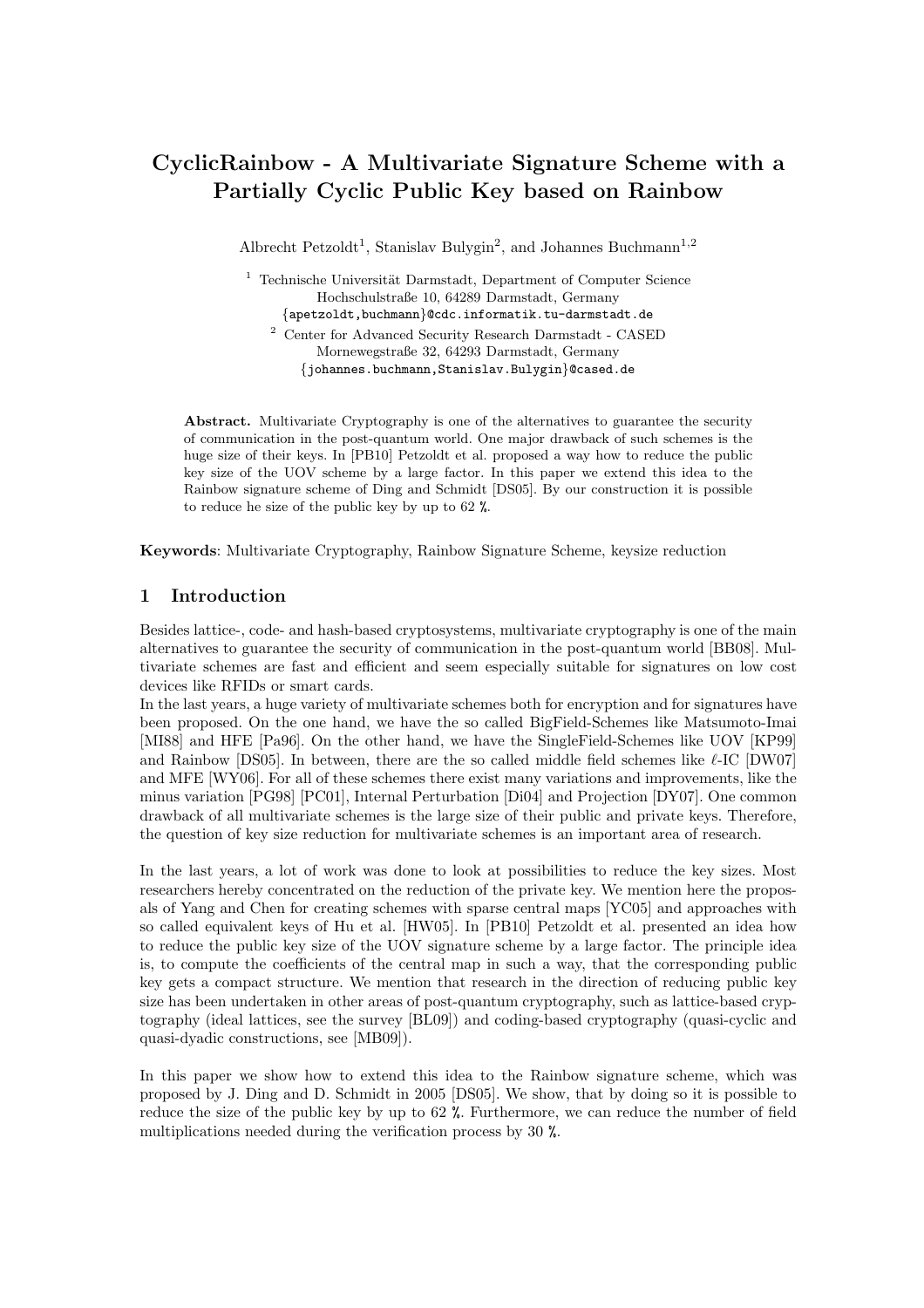The structure of this paper is as follows:

In Section 2 we describe the Rainbow signature scheme of Ding and Schmidt. Section 3 gives an overview on the approach of [PB10] to create a UOV scheme with partially cyclic public key. Section 4 deals with notations and definitions we need for our construction in Section 5. Section 6 looks at security aspects of the new scheme, whereas Section 7 gives concrete parameter sets and compares it with other multivariate schemes of the UOV family. Finally, Section 8 concludes the paper.

### 2 Multivariate Public Key Cryptography

Multivariate Public Key Cryptography is one of the main approaches for secure communication in the post-quantum world. The principle idea is to choose a multivariate system  $\mathcal F$  of quadratic polynomials which can be easily inverted (central map). After that one chooses two affine linear invertible maps  $S$  and  $T$  to hide the structure of the central map. The public key of the cryptosystem is the composed map  $P = S \circ F \circ T$  which is difficult to invert. The private key consists of  $S$ ,  $\mathcal F$  and  $\mathcal T$  and therefore allows to invert  $\mathcal P$ .

### 2.1 The principle of Oil and Vinegar (OV)

One way to create easily invertible multivariate quadratic systems is the principle of Oil and Vinegar, which was first proposed by J. Patarin in [Pa97].

Let K be a finite field. Let o and v be two integers and set  $n = o + v$ . Patarin suggested to choose  $o = v$ . After this original scheme was broken by Kipnis and Shamir in [KS98], it was recommended in [KP99] to choose  $v > o$  (Unbalanced Oil and Vinegar (UOV)). In the following we describe the more general approach UOV.

We set  $V = \{1, \ldots, v\}$  and  $O = \{v + 1, \ldots, n\}$ . Of the *n* variables  $x_1, \ldots, x_n$  we call  $x_1, \ldots, x_v$ the Vinegar variables and  $x_{v+1}, \ldots, x_n$  Oil variables. We define o quadratic polynomials  $f_k(\mathbf{x}) =$  $f_k(x_1,\ldots,x_n)$  by

$$
f_k(\mathbf{x}) = \sum_{i \in V, \ j \in O} \alpha_{ij}^{(k)} x_i x_j + \sum_{i,j \in V, \ i \le j} \beta_{ij}^{(k)} x_i x_j + \sum_{i \in V \cup O} \gamma_i^{(k)} x_i + \eta^{(k)} \ (k \in O)
$$

Note that Oil and Vinegar variables are not fully mixed, just like oil and vinegar in a salad dressing.

The map  $\mathcal{F}(\mathbf{x}) = (f_{v+1}(\mathbf{x}), \dots, f_n(\mathbf{x}))$  can be easily inverted. First, we choose the values of the v Vinegar variables  $x_1, \ldots, x_v$  at random. Therewith we get a system of  $o$  linear equations in the  $o$ variables  $x_{v+1}, \ldots, x_n$  which can be solved by Gaussian Elimination. (If the system doesn't have a solution, choose other values of  $x_1, \ldots, x_v$  and try again).

### 2.2 The Rainbow Signature Scheme

In [DS05] J. Ding and D. Schmidt proposed a signature scheme called Rainbow, which is based on the idea of (Unbalanced) Oil and Vinegar.

Let K be a finite field and S be the set  $\{1, \ldots, n\}$ . Let  $v_1, \ldots, v_{u+1}, u \geq 1$  be integers such that  $0 < v_1 < v_2 < \cdots < v_u < v_{u+1} = n$  and define the sets of integers  $S_i = \{1, \ldots, v_i\}$  for  $i = 1, \ldots, u$ . We set  $o_i = v_{i+1} - v_i$  and  $O_i = \{v_i + 1, \ldots, v_{i+1}\}$   $(i = 1, \ldots, u)$ . The number of elements in  $S_i$  is  $v_i$  and we have  $|O_i| = o_i$ . For  $k = v_1 + 1, \ldots, n$  we define multivariate quadratic polynomials in the *n* variables  $x_1, \ldots, x_n$  by

$$
f_k(\mathbf{x}) = \sum_{i \in O_l, j \in S_l} \alpha_{i,j}^{(k)} x_i x_j + \sum_{i,j \in S_l, i \leq j} \beta_{i,j}^{(k)} x_i x_j + \sum_{i \in S_l \cup O_l} \gamma_i^{(k)} x_i + \eta^{(k)},
$$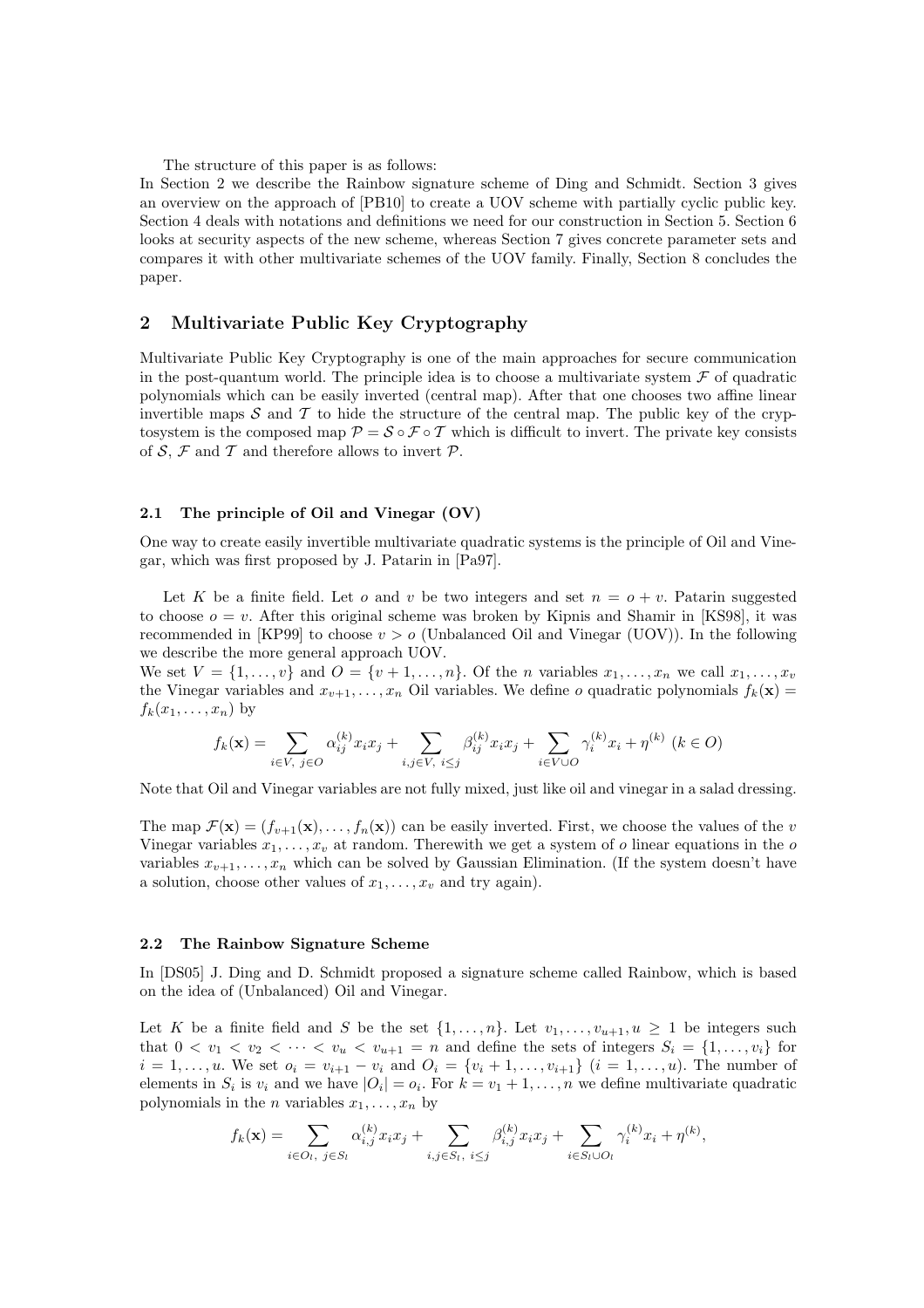where l is the only integer such that  $k \in O_l$ . Note that these are Oil and Vinegar polynomials with  $x_i, i \in S_l$  being the Vinegar variables and  $x_j, j \in O_l$  being the Oil variables.

The map  $\mathcal{F}(\mathbf{x}) = (f_{v_1+1}(\mathbf{x}), \ldots, f_n(\mathbf{x}))$  can be inverted as follows. First, we choose  $x_1, \ldots, x_{v_1}$ at random. Hence we get a system of  $o_1$  linear equations (given by the polynomials  $f_k$  ( $k \in O_1$ )) in the  $o_1$  unknowns  $x_{v_1+1}, \ldots, x_{v_2}$ , which can be solved by Gaussian Elimination. The so computed values of  $x_i$  ( $i \in O_1$ ) are plugged into the polynomials  $f_k(\mathbf{x})$  ( $k > v_2$ ) and a system of  $o_2$  linear equations (given by the polynomials  $f_k$  ( $k \in O_2$ )) in the  $o_2$  unknowns  $x_i$  ( $i \in O_2$ ) is obtained. By repeating this process we can get values for all the variables  $x_i$   $(i = 1, \ldots, n)$ <sup>3</sup>.

The Rainbow signature scheme is defined as follows:

Key Generation The private key consists of two invertible affine maps  $S: K^m \to K^m$  and  $\mathcal{T}: K^n \to K^n$  and the map  $\mathcal{F}(\mathbf{x}) = (f_{v_1+1}(\mathbf{x}), \ldots, f_n(\mathbf{x})): K^n \to K^m$ . Here,  $m = n - v_1$  is the number of components of  $\mathcal{F}.$ The public key consists of the field K and the composed map  $\mathcal{P}(\mathbf{x}) = \mathcal{S} \circ \mathcal{F} \circ \mathcal{T}(\mathbf{x}) : K^n \to K^m$ .

Signature Generation To sign a document d, we use a hash function  $\mathcal{H}: K^* \to K^m$  to compute the value  $\mathbf{h} = \mathcal{H}(d) \in K^m$ . Then we compute recursively  $\mathbf{x} = \mathcal{S}^{-1}(\mathbf{h}), \mathbf{y} = \mathcal{F}^{-1}(\mathbf{x})$  and  $\mathbf{z} = \mathcal{T}^{-1}(\mathbf{y})$ . The signature of the document is  $\mathbf{z} \in K^n$ . Here,  $\mathcal{F}^{-1}(\mathbf{x})$  means finding one (of the possibly many) pre-image of x.

Verification To verify the authenticity of a signature, one simply computes  $h' = P(z)$  and the hashvalue  $\mathcal{H} = \mathbf{h}(d)$  of the document. If  $\mathbf{h}' = \mathbf{h}$  holds, the signature is accepted, otherwise rejected.

The size of the public key is

$$
m \cdot \left(\frac{n \cdot (n+1)}{2} + n + 1\right) = m \cdot \frac{(n+1) \cdot (n+2)}{2}
$$
 field elements, (1)

the size of the private key

$$
m \cdot (m+1) + n \cdot (n+1) + \sum_{l=1}^{u} o_l \cdot \left(v_l \cdot o_l + \frac{v_l \cdot (v_l + 1)}{2} + v_{l+1} + 1\right)
$$
 field elements. (2)

The length of the needed hash value is m field elements, the length of the signature is n field elements.

The scheme is denoted by Rainbow $(v_1, o_1, \ldots, o_u)$ . For  $u = 1$  we get the original UOV scheme.

Rainbow over  $GF(2^8)$  is commonly believed to be secure for 26 equations or more [BF09], [PB1a]. The actual design of the Rainbow layers is thereby not so important, as long as the following four items are taken into consideration [PB1a]:

- to defend the scheme against the Rainbow-Band-Separation attack (see subsection 6.2) one must have  $n \geq \lceil \frac{5}{3} \cdot (m-1) \rceil$ .
- to defend the scheme against the MinRank attack (see subsection 6.3) one must have  $v_1 \geq 9$ .
- to defend the scheme against the HighRank attack (see subsection 6.4) one must have  $o_u \geq 10$ .
- to defend the scheme against the UOV attack (see subsection 6.5) one must have  $n-2\cdot o_n > 11$ .

In particular,  $(v_1, o_1, o_2) = (17, 13, 13)$  is a good choice for the parameters of Rainbow over  $GF(2^8)$ .

<sup>&</sup>lt;sup>3</sup> It may happen, that one of the linear systems does not have a solution. If so, one has to choose other values of  $x_1, \ldots x_{v_1}$  and try again.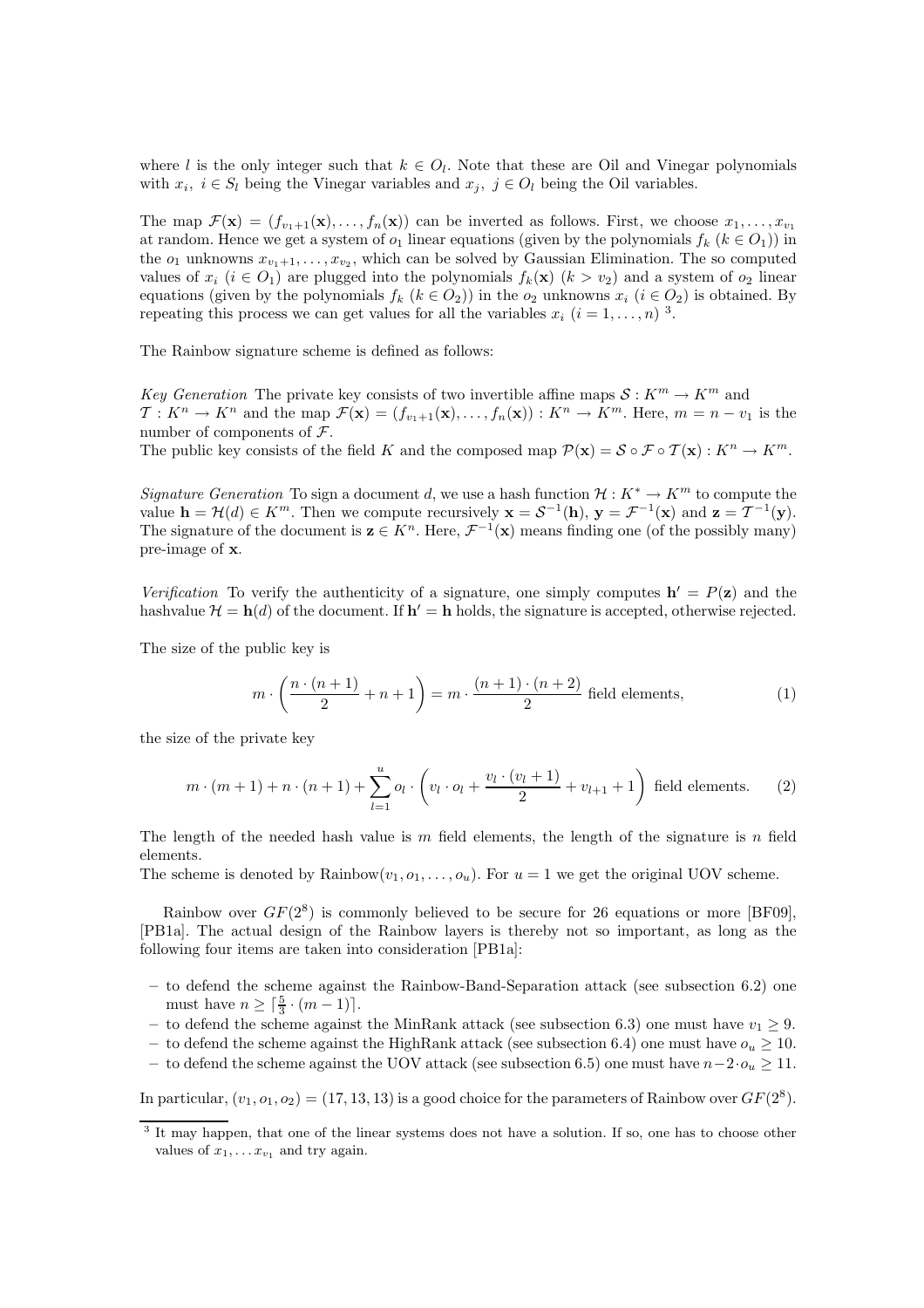# 3 The approach of [PB10]

In this section we describe briefly the approach of [PB10] to create a UOV-based scheme with a partially cyclic public key.

In the case of the unbalanced Oil and Vinegar Signature Scheme [KP99] the public key  $\mathcal P$  is given as a concatenation of the central UOV-map Q and an affine invertible map T, i.e.  $\mathcal{P} = \mathcal{F} \circ \mathcal{T}$ . The authors of [PB10] observed, that this equation (after fixing the affine map  $\mathcal T$ ) leads to a linear relation between the coefficients of quadratic momomials of  $P$  and  $\mathcal F$  of the form

$$
p_{ij}^{(k)} = \sum_{i=1}^{n} \sum_{j=i}^{n} \alpha_{ij}^{rs} \cdot f_{rs}^{(k)},
$$
\n(3)

where the coefficients  $\alpha_{ij}^{rs}$  are given as

$$
\alpha_{ij}^{rs} = \begin{cases} t_{ri} \cdot t_{si} & (i = j) \\ t_{ri} \cdot t_{sj} + t_{rj} \cdot t_{si} & \text{otherwise} \end{cases} (4)
$$

The relation (3) can be written in the form

$$
\mathbf{p}^{(k)} = A' \cdot \mathbf{f}^{(k)},\tag{5}
$$

with two vectors containing the coefficients of the quadratic monomials of the k-th components of  $P$  and  $F$  and a matrix

$$
A' = \left(\alpha_{ij}^{rs}\right) \ (1 \le i \le v, \ i \le j \le n \text{ for the rows, } 1 \le r \le v, \ r \le s \le n \text{ for the columns}).\tag{6}
$$

By inverting this relation, the authors of [PB10] were able to create a UOV like scheme, whose public key has a coefficient matrix  $M_P$  of the form

$$
M_P = (B|C),
$$

with a partially circulant matrix  $B$  and a matrix  $C$  without apparent structure. Thereby, they were able to reduce the public key size of the UOV scheme by a large factor.

# 4 Preliminaries

In this section we introduce some notations and definitions we need for the construction of our scheme in the next section. We restrict ourselves to the case of two Rainbow layers.

# 4.1 Notations

We denote

 $D_1 = \frac{v_1 \cdot (v_1+1)}{2} + v_1 \cdot o_1$  the number of quadratic terms in the central polynomials of the first layer.  $D_2 = \frac{v_2 \cdot (v_2+1)}{2} + v_2 \cdot o_2$  the number of quadratic terms in the central polynomials of the second layer.

 $D_3 = \frac{n \cdot (n+1)}{2}$  $\frac{2^{i+1}}{2}$  the number of quadratic terms in the public polynomials. For the invertible affine map  $S = (S, c_S)$  we divide the  $m \times m$  matrix S into four parts:  $S = \begin{pmatrix} S_{11} & S_{12} \\ S_{21} & S_{22} \end{pmatrix}$ , where  $S_{11}$  is the upper left  $o_1 \times o_1$  submatrix of S.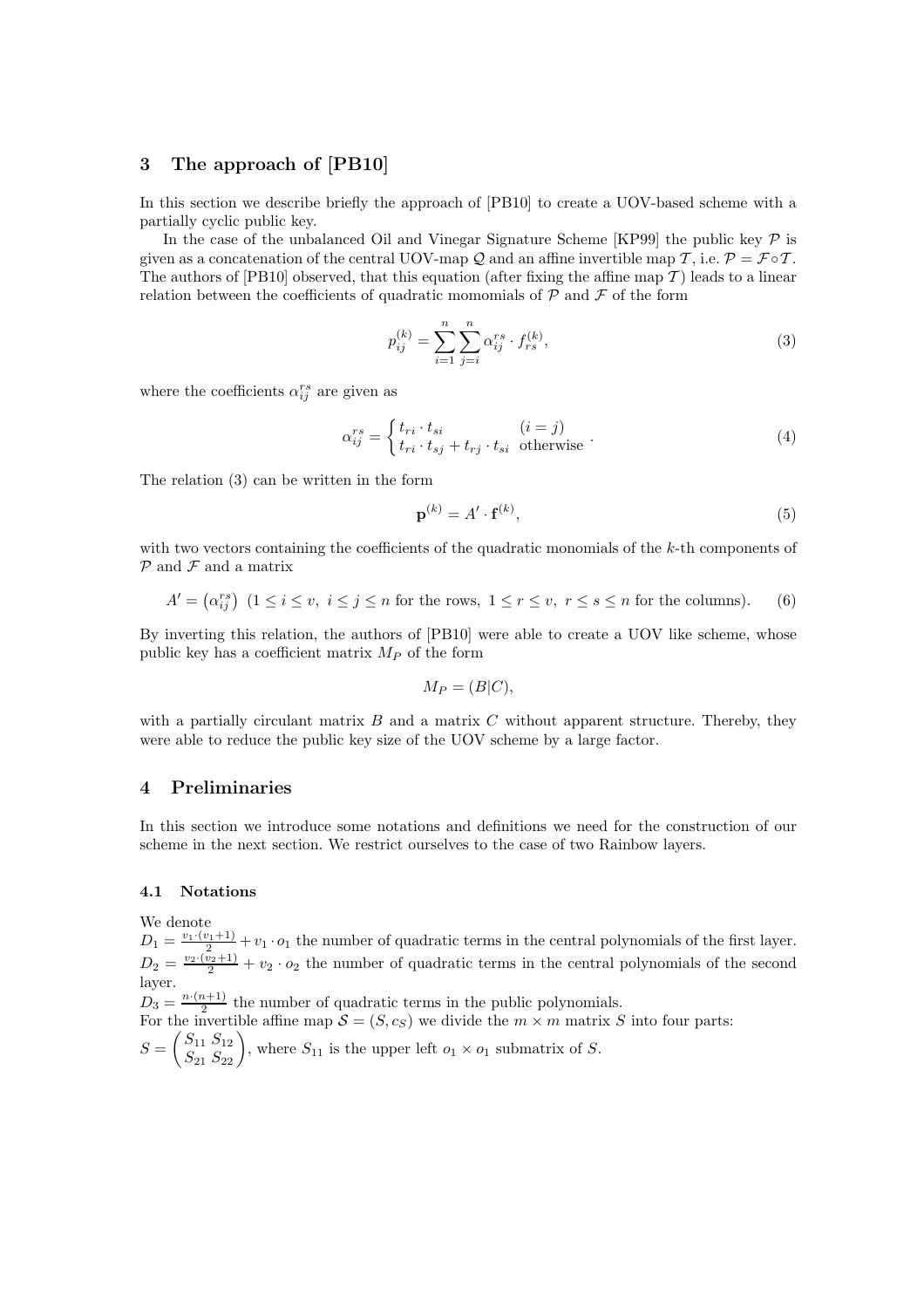### 4.2 The monomial ordering

To make the description of our construction easier, we use a special "blockwise" ordering of monomials:

- The first block (consisting of  $D_1$  monomials) contains the monomials which appear in the first Rainbow layer (i.e. the monomials  $x_ix_j$   $(1 \leq i \leq v_1, i \leq j \leq v_2)$ ).
- The second block (consisting of  $D_2 D_1$  monomials) contains the monomials which appear in the second but not in the first Rainbow layer (i.e. the monomials  $x_ix_j$  (( $1 \le i \le v_1, v_2 + 1 \le$  $j \leq n$ )  $\vee$   $(v_1 + 1 \leq i \leq v_2, i \leq j \leq n)$ ).
- The third block contains the remaining quadratic monomials (i.e. the monomials  $x_ix_j$  ( $v_2+1 \leq$  $i \leq j \leq n$ ).
- The fourth and last block consists of the linear and constant monomials.

Inside the blocks we use the lexicographical ordering.

**Example:** For  $(v_1, v_2, n) = (2, 4, 6)$  we get the following ordering of monomials  $x_1^2 > x_1x_2 > x_1x_3 > x_1x_4 > x_2^2 > x_2x_3 > x_2x_4 > x_1x_5 > x_1x_6 > x_2x_5 > x_2x_6 > x_3^2 > x_3x_4 >$  $x_3x_5 > x_3x_6 > x_4^2 > x_4x_5 > x_4x_6 > x_5^2 > x_5x_6 > x_6^2 > x_1 > x_2 > x_3 > x_4 > x_5 > x_6 > 1.$ 

# 5 The scheme

In this section we describe how to construct a Rainbow scheme with a partially cyclic key. We restrict to the case of two Rainbow layers <sup>4</sup>.

### 5.1 Properties of the Rainbow public key

For the Rainbow signature scheme the public key is given as the concatenation of three maps

$$
\mathcal{P}=\mathcal{S}\circ\mathcal{F}\circ\mathcal{T}.
$$

We denote the concatenated map  $\mathcal{F} \circ \mathcal{T}$  by  $\mathcal{Q}$  and get

$$
\mathcal{P}=\mathcal{S}\circ\mathcal{Q}.
$$

Note that the relation between the maps  $\mathcal Q$  and  $\mathcal F$  has the same form as the relation between public key and central map in the UOV case. Therefore we get exactly the same equations as in section 3.

$$
q_{ij}^{(k)} = \sum_{r=1}^{n} \sum_{s=i}^{n} \alpha_{ij}^{rs} \cdot f_{rs}^{(k)} \ (1 \le k \le m), \tag{7}
$$

where the coefficients  $\alpha_{ij}^{rs}$  are given as

$$
\alpha_{ij}^{rs} = \begin{cases} t_{ri} \cdot t_{si} & (i = j) \\ t_{ri} \cdot t_{sj} + t_{rj} \cdot t_{si} \text{ otherwise} \end{cases} . \tag{8}
$$

Due to the special structure of the central map  $\mathcal F$ , we can reduce the number of terms in equation (7). We get

$$
q_{ij}^{(k)} = \sum_{r=1}^{v_1} \sum_{s=r}^{v_2} \alpha_{ij}^{rs} \cdot f_{rs}^{(k)} \ (1 \le k \le o_1)
$$
  

$$
q_{ij}^{(k)} = \sum_{r=1}^{v_2} \sum_{s=r}^{n} \alpha_{ij}^{rs} \cdot f_{rs}^{(k)} \ (o_1 + 1 \le k \le m),
$$
  
(9)

<sup>4</sup> By a similar construction it is possible to extend the idea to a Rainbow scheme with more than two layers. We do not handle it here.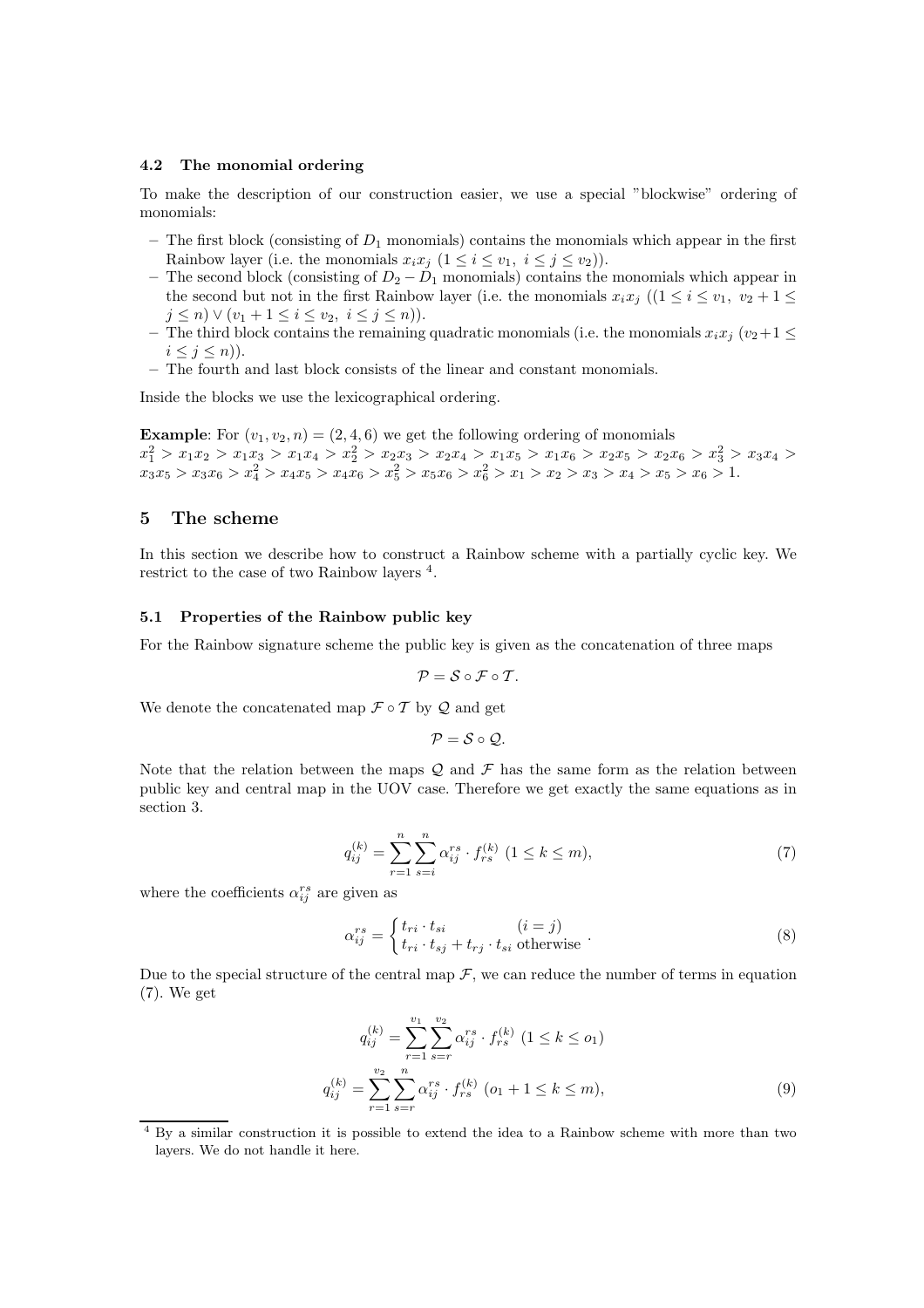Analogous to the case of the UOV we want to write equation (9) in a compact form. To do this, we define a quadratic  $D_2 \times D_2$  matrix A containing the coefficients  $\alpha_{ij}^{rs}$ 

 $A = \left(a_{ij}^{rs}\right)$   $(1 \le i \le v_2, i \le j \le n$  for the rows,  $1 \le r \le v_2, r \le s \le n$  for the columns). (10)

The order in which the  $\alpha_{ij}^{rs}$  appear in the matrix, is thereby given by the monomial ordering defined in subsection 4.2 (for both rows and columns). We divide the matrix  $A$  into the four parts

$$
A = \begin{pmatrix} A_{11} & A_{12} \\ A_{21} & A_{22} \end{pmatrix},
$$

where  $A_{11}$  is the upper left  $D_1 \times D_1$  submatrix of A.

We write down the coefficients of  $P$ ,  $Q$  and  $F$  (according to the monomial ordering defined in subsection 4.2) into three matrices  $P', Q'$  and  $F'$  and divide these matrices as follows

|                       |                    | $D_1$              | $D_2$          | $D_3$ linear |                |
|-----------------------|--------------------|--------------------|----------------|--------------|----------------|
| P'                    | $B_1$              | $C_1$              |                |              | O <sub>1</sub> |
|                       |                    | $\mathcal{B}_2$    |                |              | O <sub>2</sub> |
|                       |                    |                    |                |              |                |
| Q'                    | $\mathcal{Q}_{11}$ | $\mathcal{Q}_{12}$ |                |              | O <sub>1</sub> |
|                       | $\mathcal{Q}_{21}$ | $\mathbb{Q}_{22}$  |                |              | O <sub>2</sub> |
|                       |                    |                    |                |              |                |
| $\mathbf{F}^{\prime}$ | $F_1$              | $\overline{0}$     | $\overline{0}$ |              | O <sub>1</sub> |
|                       |                    | $\mathbb{F}_2$     | $\overline{0}$ |              | O <sub>2</sub> |
|                       |                    |                    |                |              |                |

Fig. 1. Layout of the matrices  $P', Q'$  and  $F'$ 

We define the matrices  $P, Q$  and  $F$  to be the matrices consisting of the first  $D_2$  columns of  $P', Q',$  resp.  $F'$ . With these definitions we get the following relations between the three matrices  $P, Q$  and  $F$ :

$$
P = S \cdot Q \text{ or } \left( B_1 \frac{C_1}{B_2} \right) = \left( \frac{S_{11} S_{12}}{S_{21} S_{22}} \right) \cdot \left( \frac{Q_{11} Q_{12}}{Q_{21} Q_{22}} \right) \tag{11}
$$

$$
Q = F \cdot A^T \text{ or } \begin{pmatrix} Q_{11} & Q_{12} \\ Q_{21} & Q_{22} \end{pmatrix} = \begin{pmatrix} F_1 & 0 \\ F_2 \end{pmatrix} \cdot \begin{pmatrix} A_{11}^T & A_{21}^T \\ A_{12}^T & A_{22}^T \end{pmatrix}
$$
(12)

#### 5.2 Construction

Additionally to the requirement that  $S$  and  $T$  are invertible, which is needed for the correctness of the Rainbow scheme, we need the following for the construction of our scheme:

- The lower right  $o_2 \times o_2$  submatrix  $S_{22}$  of S must be invertible.
- $-$  The transformation matrix  ${\cal A}$  must be invertible.
- The upper left  $D_1 \times D_1$  submatrix of A must be invertible.

To justify these assumptions we carried out a number of experiments. For each of the values of  $(v_1, o_1, o_2)$  listed in Table 1 we created 1000 matrices S and A and observed how many of them were invertible.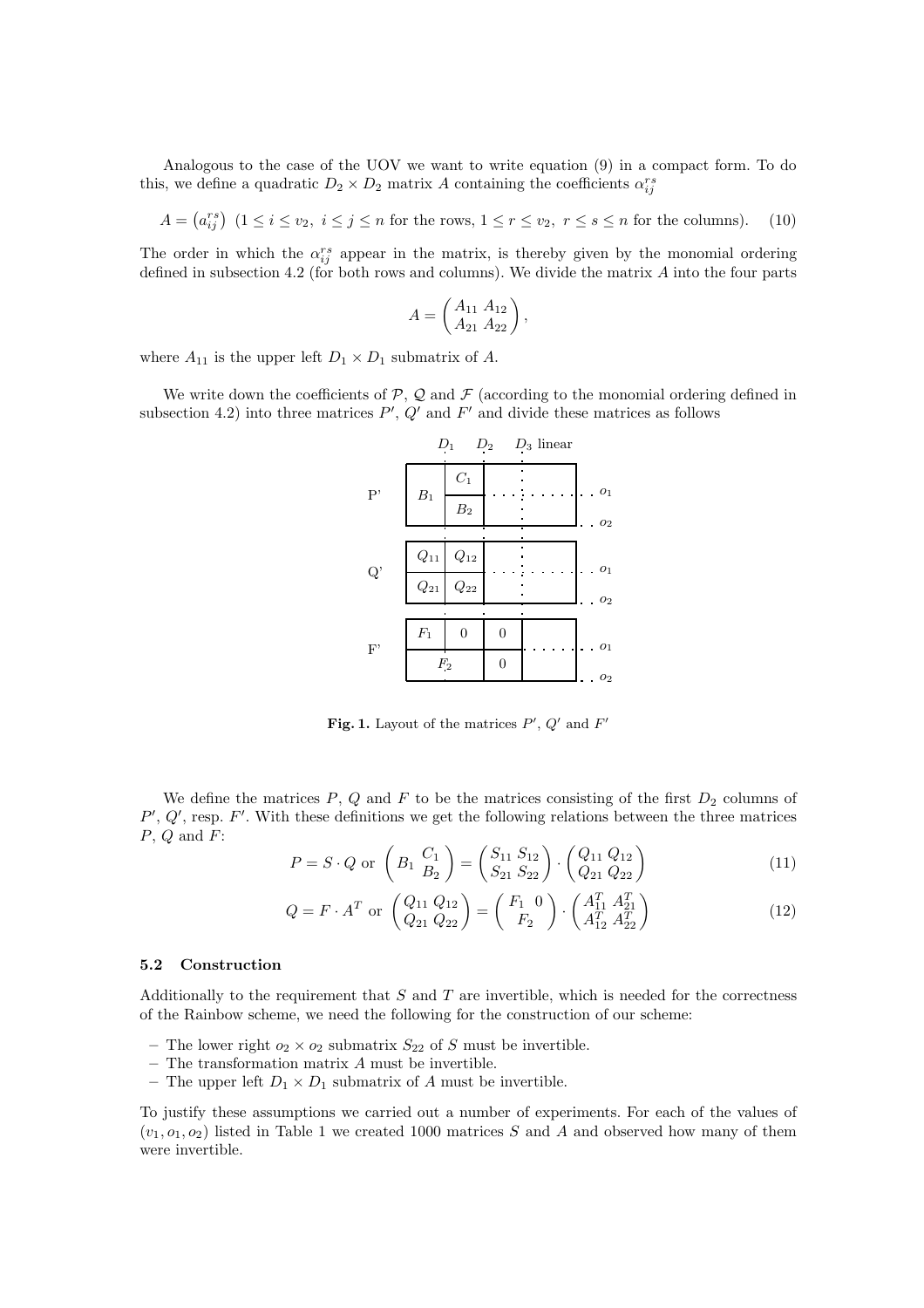| $\text{Rainbow}(256, v_1, o_1, o_2) \big  (4,2,2) \big  (9,6,6) \big  (11,9,9) \big  (14,11,11) \big  (17,13,13) \big $ |      |      |      |      |      |
|-------------------------------------------------------------------------------------------------------------------------|------|------|------|------|------|
| invertible matrices $S_{22}$                                                                                            | 99.6 | 99.8 | 99.5 | 99.4 | 99.6 |
| linvertible matrices $A$                                                                                                | 99.8 | 99.7 | 99.6 | 99.8 | 99.7 |
| invertible matrices $A_{11}$                                                                                            | 99.5 | 99.6 | 99.4 | 99.5 | 99.4 |

Table 1. Percentage of invertible (sub-)matrices

At the beginning of our construction we assign the elements of  $B_1$  and  $B_2$  elements of K, so that they get a compact structure.

For this we choose two vectors  $\mathbf{a}^{(1)} = (a_1^{(1)}, \dots, a_{D_1}^{(1)}) \in K^{D_1}$  and  $\mathbf{a}^{(2)} = (a_1^{(2)}, \dots, a_{D_2 - D_1}^{(2)}) \in$  $K^{D_2-D_1}$  at random. Then we set

$$
b_{ij}^{(1)} = \mathbf{a}_{((j-i) \text{ mod } D_1)+1}^{(1)}
$$
 (13)

for the elements of the  $m \times D_1$  matrix  $B_1$  and

$$
b_{ij}^{(2)} = \mathbf{a}_{((j-i) \mod (D_2 - D_1)) + 1}^{(2)}
$$
 (14)

for the elements of the  $o_2 \times (D_2 - D_1)$  matrix  $B_2$ .

Our goal is to compute the coefficients of the central map F in such a way that  $B_1$  and  $B_2$ appear in the matrix  $P$  representing the public key as shown in figure 1. From equations (11) and  $(12)$  we get

$$
\begin{pmatrix} Q_{11} \\ Q_{21} \end{pmatrix} = S^{-1} \cdot B_1 \tag{15}
$$

$$
F_1 = Q_{11} \cdot (A_{11}^{-1})^T \tag{16}
$$

$$
Q_{12} = F_1 \cdot A_{21}^T \tag{17}
$$

$$
Q_{22} = S_{22}^{-1} \cdot (B_2 - S_{21} \cdot Q_{12}) \tag{18}
$$

$$
F_2 = (Q_{21}||Q_{22}) \cdot (A^{-1})^T
$$
\n(19)

### 5.3 Key generation and key sizes

### Key Generation

- 1. Choose randomly two vectors  $\mathbf{a}^{(1)} \in K^{D_1}$  and  $\mathbf{a}^{(2)} \in K^{D_2-D_1}$ . Compute the entries of the matrices  $B_1$  and  $B_2$  by formulas (13) and (14).
- 2. Choose randomly two affine invertible maps  $S = (S, c_S) : K^m \to K^m$  and  $\mathcal{T} = (T, c_T) : K^n \to$  $K<sup>n</sup>$ . If the matrix  $S_{22}$  (see subsection 4.1) is not invertible, choose another map S.
- 3. Compute for  $\mathcal T$  the corresponding transformation matrix  $A$  using formulas (8) and (10). Both A and its upper left  $D_1 \times D_1$  submatrix  $A_{11}$  have to be invertible. If this is not the case, choose another map  $T$ .
- 4. Compute the matrix  $\begin{pmatrix} Q_{11} \\ Q_{21} \end{pmatrix}$  using formula (15).
- 5. Compute the quadratic coefficients of the central polynomials of the first layer by formula (16).
- 6. Compute the entries of the matrices  $Q_{12}$  and  $Q_{22}$  by formulas (17) and (18).
- 7. Compute the quadratic coefficients of the central polynomials of the second Rainbow layer by formula (19).
- 8. Choose the coefficients of the linear and constant terms of the central polynomials at random.
- 9. Compute the public key of the scheme by  $\mathcal{P} = \mathcal{S} \circ \mathcal{F} \circ \mathcal{T}$ .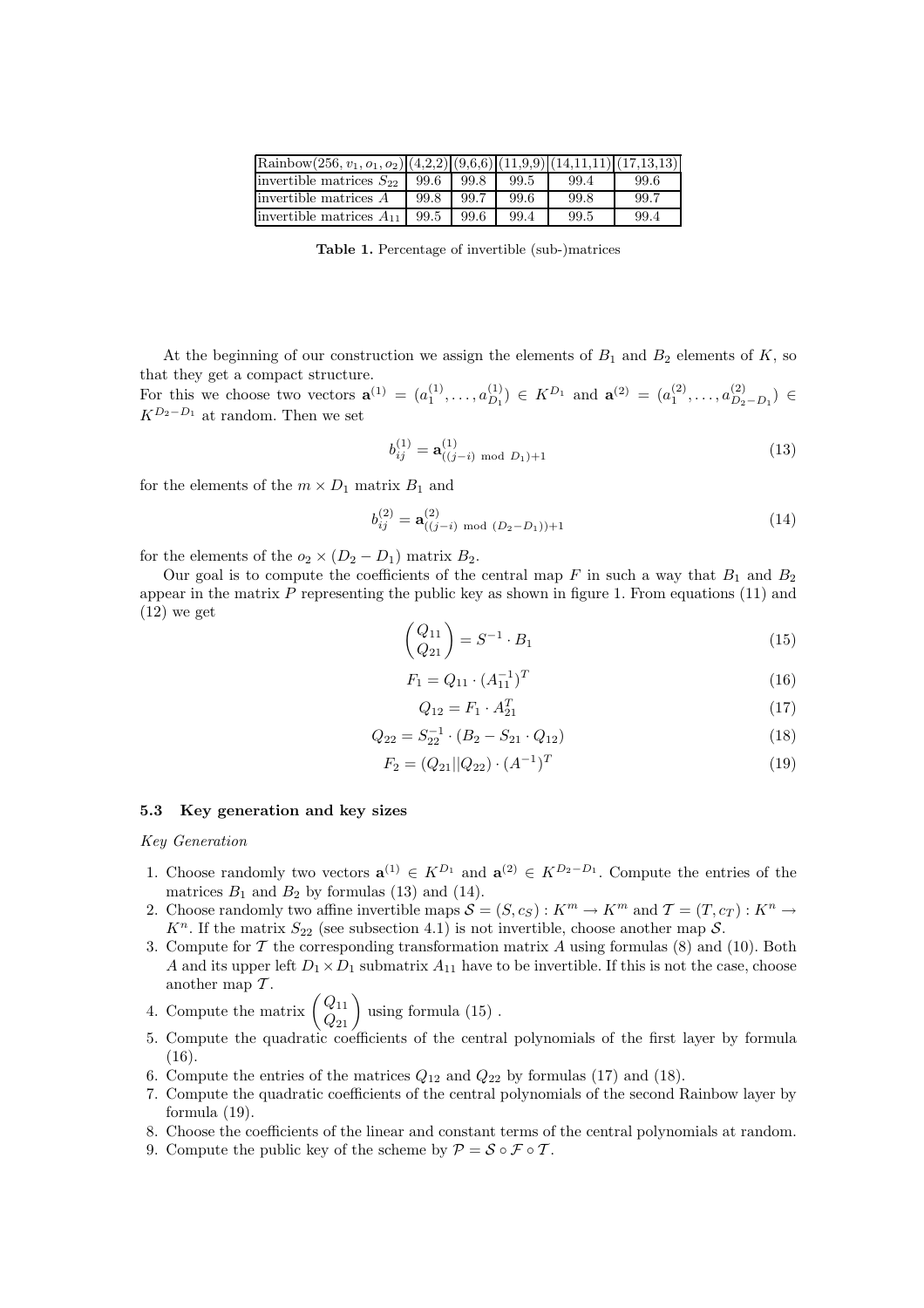The resulting public key has the form shown in figure 1.

The *public key* consists of the vectors  $\mathbf{a}^{(1)}$  and  $\mathbf{a}^{(2)}$ , the matrix  $C_1 = S_{11} \cdot Q_{12} + S_{12} \cdot Q_{22}$  and the last  $\frac{(n+1)\cdot(n+2)}{2} - D_2$  columns of the matrix P. The *private* key consists of the maps  $S$ ,  $Q$  and  $T$ .

The size of the public key is

$$
D_1 + (D_2 - D_1) + o_1 \cdot (D_2 - D_1) + m \cdot \left(\frac{(n+1) \cdot (n+2)}{2} - D_2\right) = m \cdot \frac{(n+1) \cdot (n+2)}{2} - o_1 \cdot D_1 - (o_2 - 1) \cdot D_2
$$
\n(20)

field elements, the size of the private key

$$
m \cdot (m+1) + n \cdot (n+1) + \sum_{l=1}^{2} o_l \cdot \left(v_l \cdot o_l + \frac{v_l \cdot (v_l+1)}{2} + v_{l+1} + 1\right)
$$
 field elements. (21)

Signature generation and verification work as for the standard Rainbow scheme.

#### 5.4 Efficiency of the verification process

Besides the considerable reduction of the public key size, the number of multiplications needed in the verification process is decreased by about 30 %.

This can be seen as follows: To evaluate an arbitrary public key, for every quadratic term two K-multiplications are needed. Together with the  $n$  multiplications for the linear terms, one needs  $n \cdot (n+2)$  multiplications for each polynomial. Hence, to evaluate the whole public key, one needs

$$
m \cdot n \cdot (n+2) K-\text{multiplications} \tag{22}
$$

When evaluating our partially cyclic public key, some of the multiplications can be used several times (For example,  $a_1^{(1)} \times x_1$  appears in every of the m public polynomials.) Thus, we do not have to carry out all the multiplications one by one. A close analysis shows, that by using this strategy we can reduce the number of K-multiplications needed in the verification process to

$$
m \cdot n \cdot (n+2) - \left(\frac{m}{2} \cdot (2 \cdot v_1 \cdot v_2 - v_1^2 - v_1) + \frac{o_2}{2} \cdot (v_1^2 - 2v_1v_2 - v_1 + 2v_2v_3 - v_2^2 - v_2)\right), \quad (23)
$$

which, for  $(v_1, o_1, o_2) = (17, 13, 13)$ , leads to a reduction of 30 %.

### 6 Security

In this section we look at known attacks against the Rainbow signature scheme and study their effects against our scheme.

### 6.1 Direct attacks [BB08], [YC07]

The most straightforward way for an attacker to forge a signature for a message  $h$  is to solve the public system  $P(x) = h$  by an algorithm like XL or a Gröbner Basis method. To study the security of our scheme against direct attacks, we carried out experiments with MAGMA [BC97], which contains an efficient implementation of Faugeres  $F_4$ -algorithm [Fa99] for computing Gröbner Bases. Table 2 shows the results of our experiments against random systems, the standard Rainbow scheme and our partially cyclic version.

As the table shows,  $F_4$  cannot solve our systems significantly faster than those of the standard Rainbow scheme.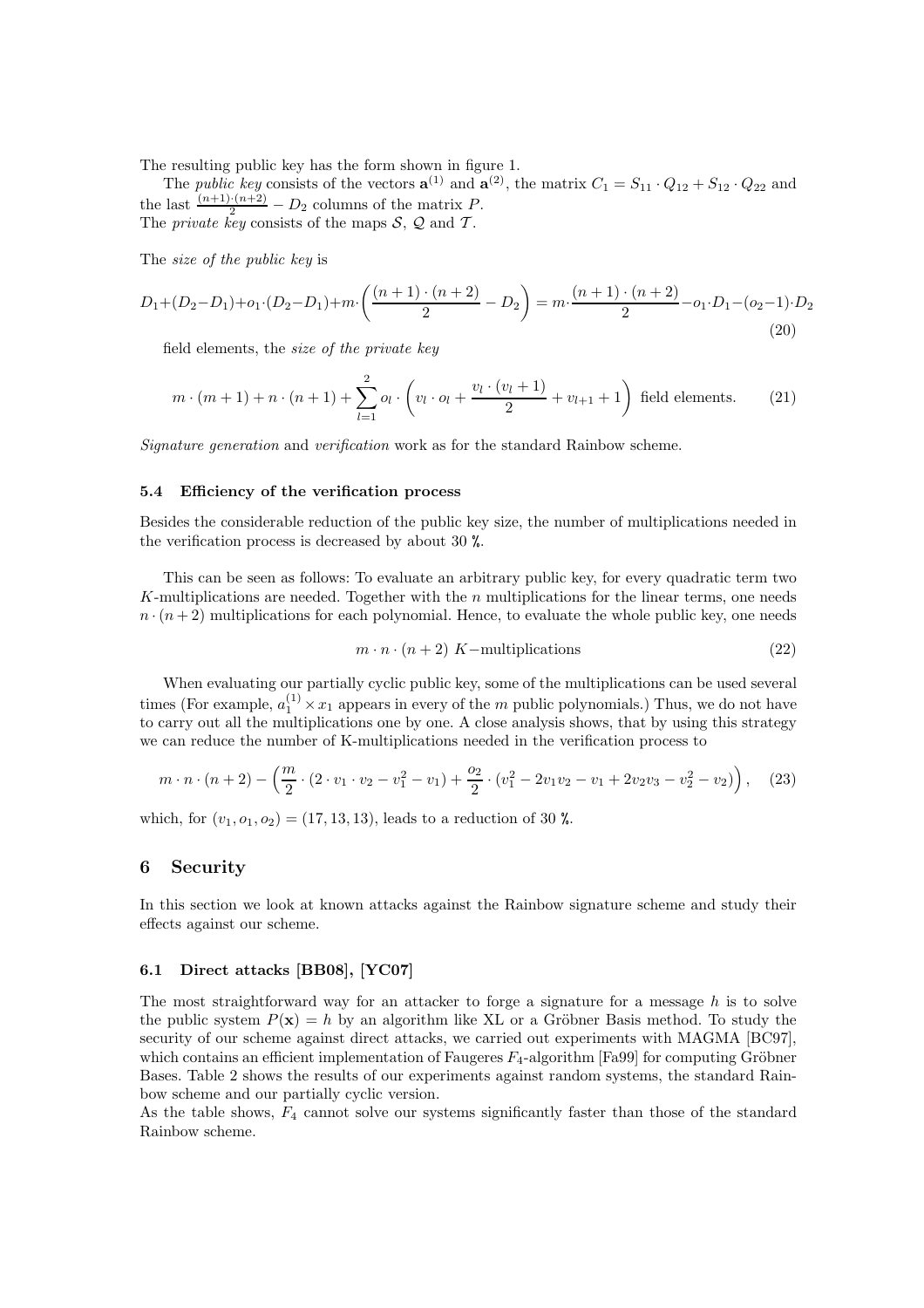| $(v_1, o_1, o_2)$                                 |  | $(8,5,6)$ $(9,6,6)$ $(10,6,7)$ $(11,7,7)$                 |
|---------------------------------------------------|--|-----------------------------------------------------------|
| cyclicRainbow                                     |  | 406 s $ 3135 \text{ s} 23528 \text{ s} 220372 \text{ s} $ |
| Rainbow                                           |  | 405 s 3158 s 23560 s 222533 s                             |
| random system 408 s $3178$ s $23621$ s $221372$ s |  |                                                           |

Table 2. Results of the experiments with direct attacks

**Definition 1.** Let  $p(\mathbf{x}) = p(x_1, \ldots, x_n)$  be a quadratic multivariate polynomial and

$$
dp(\mathbf{x}, \mathbf{c}) = p(\mathbf{x} + \mathbf{c}) - p(\mathbf{x}) - p(\mathbf{c}) + p(\mathbf{0})
$$

its discrete differential. For p we define a matrix  $H_p$  by

$$
dp = \mathbf{x}^T \cdot H_p \cdot \mathbf{c}
$$

For the matrix  $H_{p_i}$  representing the quadratic part of the *i*-th public polynomial we write in short  $H_i$ .

### 6.2 Rainbow-Band-Separation [DY08]

The goal of this attack is to find an equivalent private key by which one can forge signatures for arbitrary messages. One tries to find a basis change of variables which transforms the matrices  $H_i$ into "Rainbow form" (see figure 2)



Fig. 2. Matrices  $H_i$  in the Rainbow form

To achieve this, one has to solve several overdetermined systems of quadratic equations. The complexity of the attack is determined by the complexity of its first step, which consits of solving an overdetermined system of  $m + n - 1$  quadratic equations in n variables. Table 3 shows the results of our experiments with the Rainbow Band Separation attack. The quadratic systems were again solved with MAGMA. As the table shows, the RBS attack can not take an advantage out

| $(256, v_1, o_1, o_2)$ $(8,5,6)$ $(9,6,6)$ $(10,6,7)$ $(11,7,7)$ |  |                               |
|------------------------------------------------------------------|--|-------------------------------|
| cyclicRainbow   403 s 3163 s 23583 s 223726 s                    |  |                               |
| Rainbow                                                          |  | 412 s 3152 s 23652 s 224273 s |

Table 3. Results of our experiments with the Rainbow Band Separation attack

of the special structure of our public key.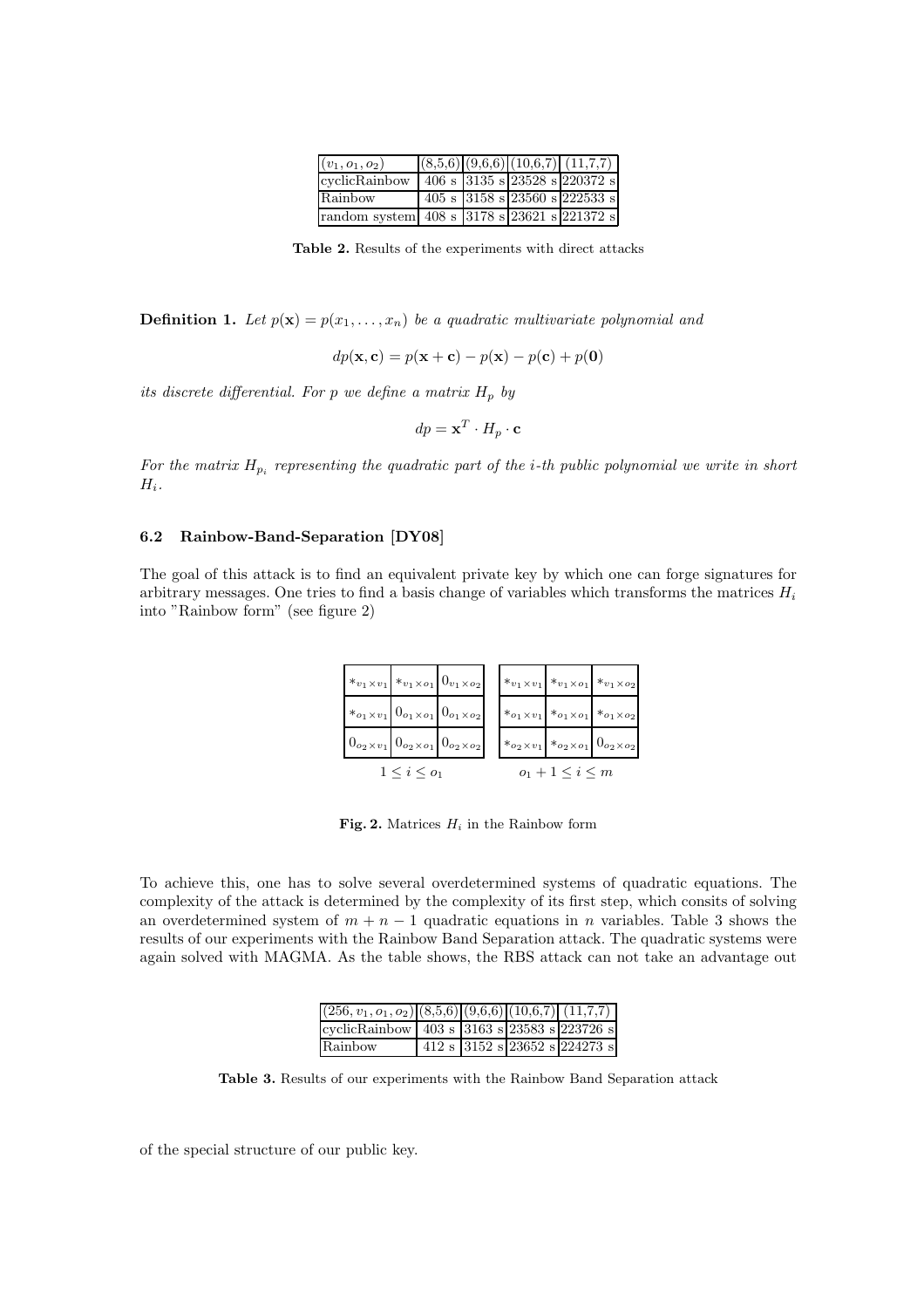### 6.3 MinRank attack [GC00], [BG06]

In the MinRank attack one tries to find linear combinations  $H = \sum_{i=1}^{m} \alpha_i H_i$  of the matrices representing  $H_i$  (see definition 1) such that rank $(H) \le v_2$ . These linear combinations are with high probability linear combinations of the central polynomials of the first Rainbow layer. These linear combinations can be found by choosing randomly a vector  $\mathbf{v} \in K^n$  and trying to solve the system  $(\sum_{i=1}^m \alpha_i H_i) \cdot \mathbf{v} = \mathbf{0}$  for the  $\alpha_i$   $(i = 1, \ldots, m)$ . After having found  $o_1$  linear combinations of this form, the attacker is able to extract the first Rainbow layer. After that, it is possible to recover the other layers one by one and therefore to find an equivalent private key. The complexity of the MinRank attack is determined by the complexity of finding the linear combinations, which is about  $o_1 \cdot q^{v_1+1} \cdot m^3$ .

Table 4 shows the results of our experiments with the MinRank attack. For every parameter set listed in the table we created 100 instances of both schemes and attacked each of these schemes by the MinRank attack. The table shows the average number of vectors  $\bf{v}$  we had to test until finding  $o_1$  linear independent combinations of rank  $\leq v_2$ .

| $(q, v_1, o_1, o_2)$ |      |       | $(8,3,2,2)$ $(8,4,3,3)$ $(16,3,2,2)$ $(16,4,3,3)$ |                |
|----------------------|------|-------|---------------------------------------------------|----------------|
| cyclicRainbow        | 7635 |       | 83534   124174   2982618                          |                |
| Rainbow              | 7724 | 84676 |                                                   | 125463 3028357 |

Table 4. Results of experiments with the MinRank attack

As the table shows, linear combinations with rank  $\leq v_2$  can not be found easier for our scheme than for the standard Rainbow scheme. Furthermore, for our scheme these linear combinations do not show any visible structure. Note that the parameters listed in the table are far below those actually used for Rainbow. For the parameters proposed in subsection 2.2 the complexity of the attack is much higher than  $2^{80}$ .

# 6.4 HighRank attack [GC00], [DY08]

In the HighRank attack one tries to identify the variables appearing the lowest number of times in the central equations. These are the variables of the last Rainbow layer.

To do this, one forms random linear combinations  $H$  of the matrices  $H_i$ . If  $H$  has nontrivial kernel, one checks if the solution set of  $(\sum_{i=1}^{m} \lambda_i H_i) \cdot \ker H = 0$  has dimension  $n - o_2$ . Then, with probability  $q^{-\sigma_2}$ , we have

$$
\ker(H) \subseteq \mathcal{T}(\mathcal{O}) \text{ with } \mathcal{O} = \{ \mathbf{x} \in K^n | x_1 = \cdots = x_{n-o_2} = 0 \}.
$$

After having found a basis of  $\mathcal{T}^{-1}(\mathcal{O})$ , one extends this basis to a basis of the whole space  $K^n$ . This enables an attacker to forge signatures for arbitrary messages. The complexity of the attack is determined by the complexity of finding a basis of  $\mathcal{T}^{-1}(\mathcal{O})$ , which is about  $q^{o_u} \cdot m^3$ .

For each of the parameter sets listed in Table 5 we created 100 instances of both schemes. The table shows the average number of linear combinations H we had to test until finding a basis of  $\mathcal{T}^{-1}(\mathcal{O}).$ 

As the table shows, for both the Rainbow and the cyclic Rainbow scheme we have to test nearly the same number of linear combinations to find a basis of  $\mathcal{T}^{-1}(\mathcal{O})$ . Note that the parameters listed in the table are far below those actually used for Rainbow. For the parameters proposed in subsection 2.2 the complexity of the attack is much higher than  $2^{80}$ .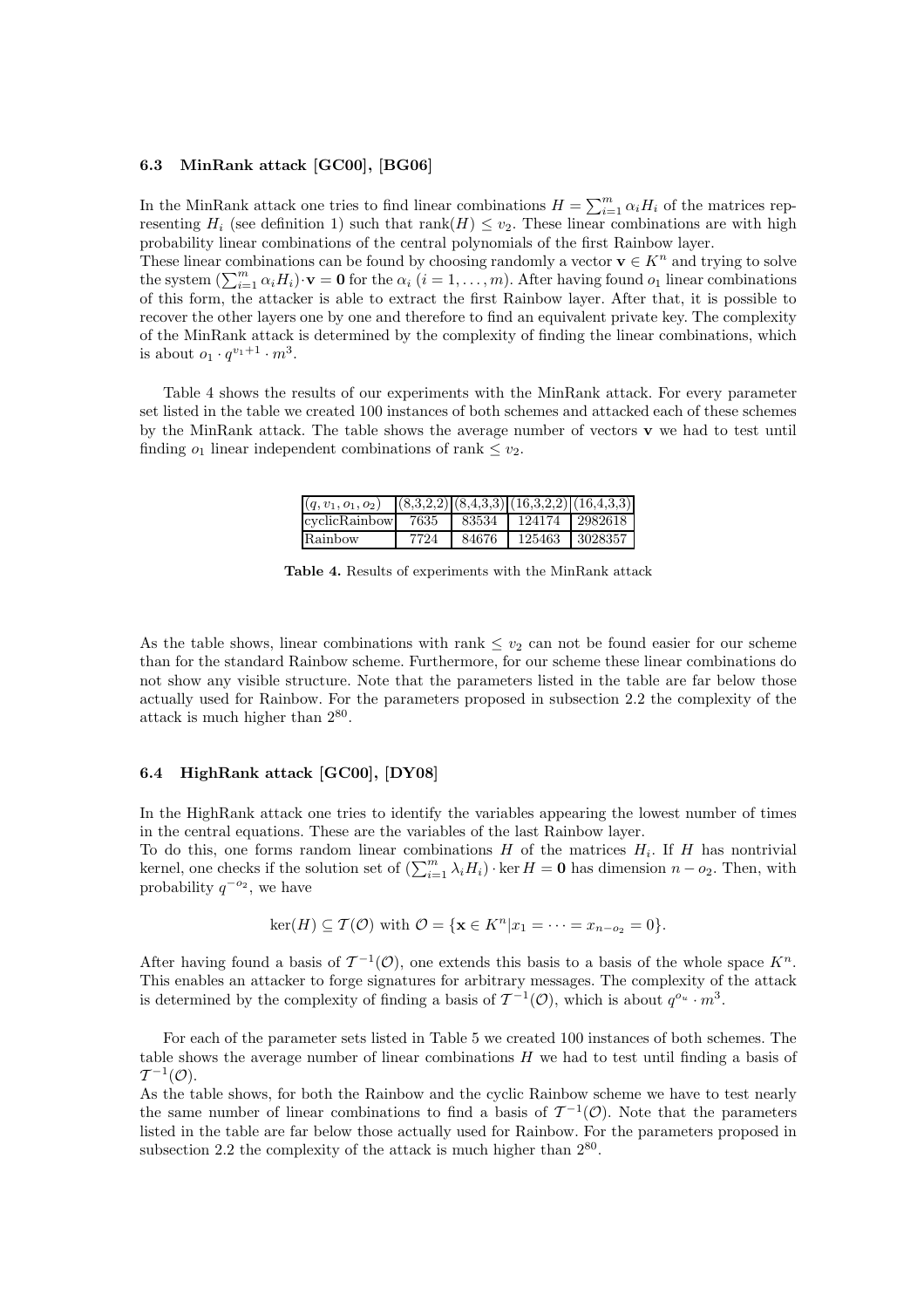| $(q, v_1, o_1, o_2)$ $ (8,3,2,2)  (8,4,3,3)  (16,3,2,2)  (16,4,3,3) $ |      |       |       |        |
|-----------------------------------------------------------------------|------|-------|-------|--------|
| cyclicRainbow                                                         | 64.2 | 511.5 | 257.3 | 4093.7 |
| Rainbow                                                               | 65.1 | 512.3 | 256.8 | 4097.8 |

Table 5. Results of our experiments with the HighRank attack

### 6.5 UOV attack [KP99]

Since a Rainbow scheme can be seen as a UOV scheme with  $v_u$  vinegar and  $o_u$  oil variables, it can be attacked by the UOV attack of Kipnis and Shamir [KP99]. The goal of this attack is to find the pre-image  $\mathcal{T}^{-1}(\mathcal{O})$  of the Oil-subspace  $\mathcal{O} = {\mathbf{x} \in K^n | x_1 = \cdots = x_{n-o_2} = 0}$  under the affine invertible map T. One chooses randomly a linear combination H of the matrices  $H_1, \ldots, H_m$  and sets  $G := H \cdot H_j^{-1}$  for some  $j \in \{1, ..., m\}$ . After that, one computes all the minimal invariant subspaces of G. With high probability, these invariant subspaces are also subspaces of  $\mathcal{T}^{-1}(\mathcal{O})$ . After having found a basis of  $\mathcal{T}^{-1}(\mathcal{O})$ , one extends this basis to a basis of the whole space  $K^n$ . This enables an attacker to forge signatures for arbitrary messages. The complexity of the attack is determined by the complexity of finding a basis of  $\mathcal{T}^{-1}(\mathcal{O})$ , which is about  $q^{n-2 \cdot o_u} \cdot m^3$ .

For each of the parameter sets listed in the table we created 100 instances of both schemes. Then we attacked these instances by the UOV-attack. Table 6 shows the average number of matrices G we had to test until finding a basis of  $\mathcal{T}^{-1}(\mathcal{O})$ .

| $(16, v_1, o_1, o_2)$ $(3,2,2)$ $(5,3,3)$ $(9,6,6)$ $(12,10,10)$ |  |                            |
|------------------------------------------------------------------|--|----------------------------|
| cyclicRainbow 1734 531768 852738 1183621                         |  |                            |
| Rainbow                                                          |  | 1728 532614 847362 1146382 |

Table 6. Results of the experiments with the UOV attack

As the table shows, for both schemes we have to test nearly the same number of matrices  $G$  to find a basis of  $\mathcal{T}^{-1}(\mathcal{O})$ . Note that the parameters listed in the table are far below those actually used for Rainbow. For the parameters proposed in subsection 2.2 the complexity of the attack is much higher than  $2^{80}$ .

### 6.6 Summary

As the previous five subsections showed, known attacks against the Rainbow signature scheme do not work significantly better in our case, which means that they can not use the special structure of our public key. So, in this sense our scheme seems to be secure and we do not have to increase the parameters compared to those of the standard Rainbow scheme.

However, in the future we are going to study the security of our scheme under other attacks, e.g. decomposition attacks [FP09]. It might also be possible that some dedicated attacks against our scheme exist.

# 7 Parameters

Based on the security analysis in the previous section we propose for our scheme the same parameters as suggested for the standard Rainbow scheme (see section 2), namely

$$
(q, v_1, o_1, o_2) = (256, 17, 13, 13).
$$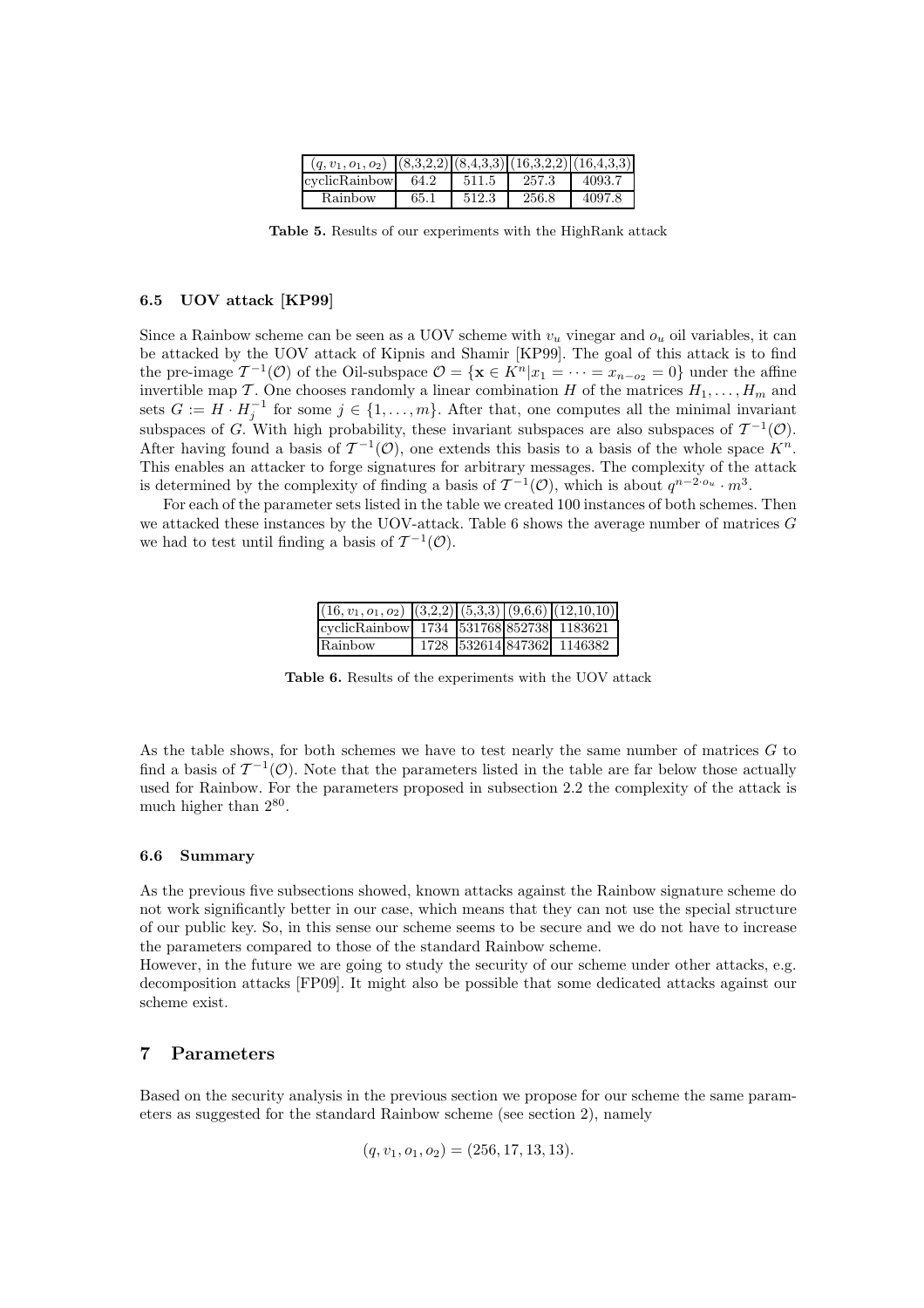| Scheme                      |             |             |       | public key private key hash size signature size |
|-----------------------------|-------------|-------------|-------|-------------------------------------------------|
|                             | size $(kB)$ | size $(kB)$ | (bit) | $_{\rm (bit)}$                                  |
| UOV(256, 26, 52)            | 80.2        | 76.1        | 208   | 624                                             |
| cyclicUOV(256, 26, 52)      | 14.5        | 76.1        | 208   | 624                                             |
| Rainbow(256,17,13,13)       | 25.9        | 19.1        | 208   | 344                                             |
| cyclicRainbow(256,17,13,13) | 10.2        | 19.1        | 208   | 344                                             |
| UOV(256, 28, 56)            | 99.9        | 92.8        | 224   | 672                                             |
| cyclicUOV(256,28,56)        | 16.5        | 92.8        | 224   | 672                                             |
| Rainbow(256,19,14,14)       | 32.2        | 24.3        | 224   | 376                                             |
| cyclicRainbow(256,19,14,14) | 12.9        | 24.3        | 224   | 376                                             |

Table 7. Comparison of different UOV-based signature schemes

Table 7 compares our scheme with others from the UOV family. Additionally to the parameters proposed above, the table contains key- and signature sizes for a more conservative parameter set for  $m = 28$ .

# 8 Conclusion

In this paper we showed a way how to extend the approach of [PB10] to the Rainbow signature scheme. The result is a Rainbow-like scheme, which reduces the size of the public key by 62 % and the number of field multiplications needed during the verification process by 30 %. We believe that our idea might be a good approach for implementing the Rainbow scheme on low cost devices, e.g. smartcards. Points of research for the future are in particular security issues of the scheme as well as the use of PRNG's to construct the public key.

### 9 Acknowledgements

We thank Enrico Thomae and Christopher Wolf for fruitful discussions and helpful comments.

# References

- [BB08] Bernstein, D.J., Buchmann, J., Dahmen, E. (eds.): Post Quantum Cryptography. Springer, Heidelberg (2009)
- [BC97] Bosma, W., Cannon, J., Playoust, C.: The Magma algebra system. I. The user language. J. Symbolic Comput., 24(3-4):235-265, 1997
- [BF09] Bettale, L., Faugere, J.-C., Perret, L.: Hybrid approach for solving multivariate systems over finite fields. Journal of Math. Cryptology, pp. 177-197, 2009
- [BG06] Billet, O., Gilbert, H.: Cryptanalysis of Rainbow. In DePrisco, R., Yung, M. (eds.) SCN 2006, LNCS vol. 4116, pp. 336–347. Springer, Heidelberg (2006)
- [BL09] Buchmann, J., Lindner, R., Rückert, M., Schneider, M.: Post-quantum cryptography: lattice signatures. Computing, pp. 105–125, 2009.
- [DS05] Ding J., Schmidt D.: Rainbow, a new multivariate polynomial signature scheme. In Ioannidis, J., Keromytis, A.D., Yung, M. (eds.) ACNS 2005. LNCS vol. 3531, pp. 164–175 Springer, Heidelberg (2005)
- [Di04] Ding, J.: A new variant of the Matsumoto-Imai cryptosystem through perturbation. In: Bao, F., Deng, R., Zhou, J. (eds.): PKC 2004, LNCS vol. 2947, pp. 266–281, Springer, Heidelberg (2004)
- [DY08] Ding, J., Yang, B.-Y., Chen, C.-H. O., Chen, M.-S., and Cheng, C.M.: New Differential-Algebraic Attacks and Reparametrization of Rainbow. In: LNCS 5037, pp.242–257, Springer, Heidelberg (2005)
- [DW07] Ding, J., Wolf, C., Yang, B.-Y.: ℓ-invertible Cycles for Multivariate Quadratic Public Key Cryptography. In: Okamoto, T., Wang, X., (eds.): PKC 2007, LNCS, vol. 4450, pp. 266–281, Springer, Heidelberg (2007)